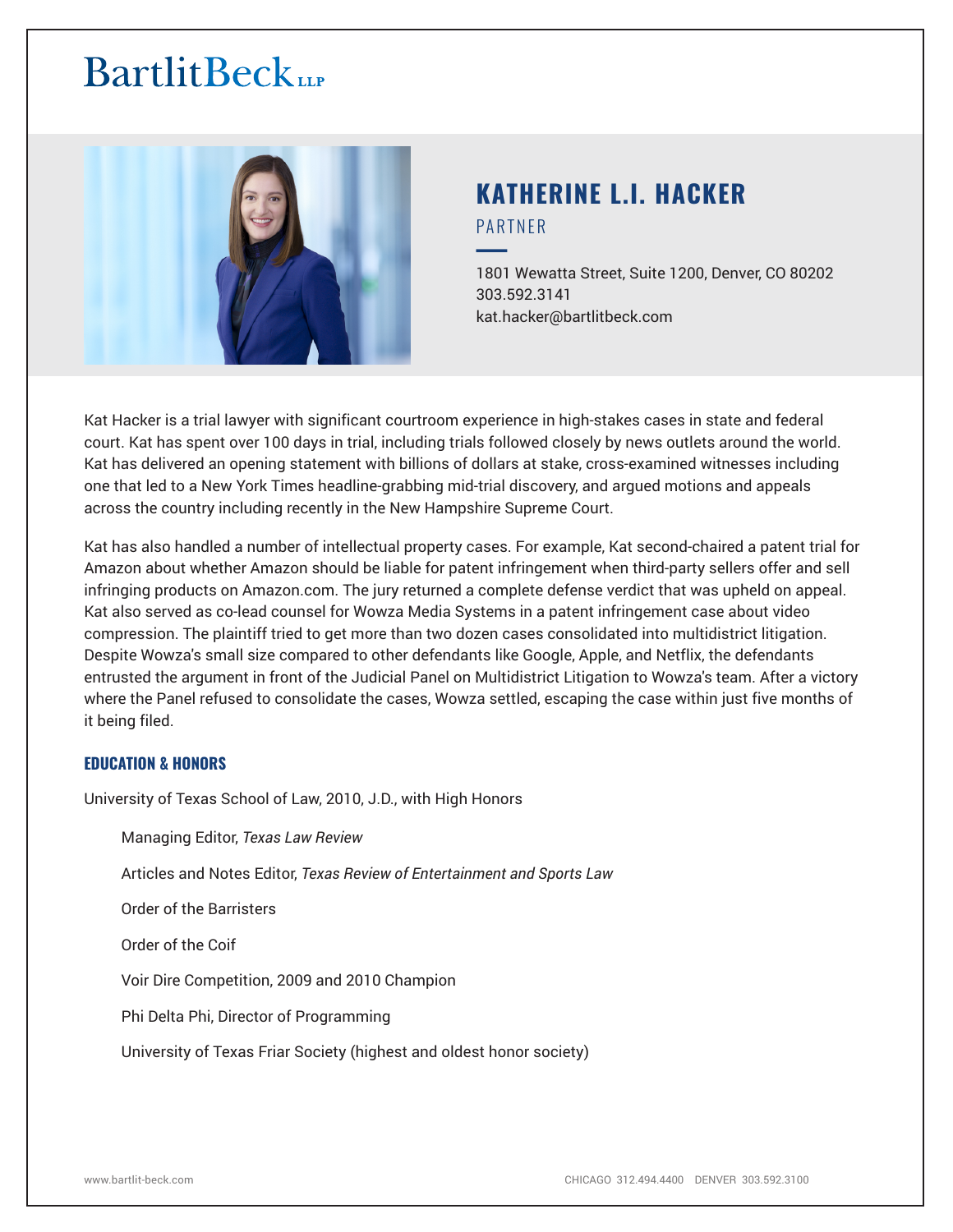#### KATHERINE L.I. HACKER

Vanderbilt University, Political Science, 2007, B.S., *summa cum laude* 

# **CLERKSHIPS**

Honorable David M. Ebel, United States Court of Appeals for the Tenth Circuit, 2010-2011

# **AWARDS & RECOGNITION**

Recognized in Benchmark Litigation as Future Star 2021

# **ADMISSIONS**

Texas

Colorado

# **CASES TRIED OR OTHERWISE TAKEN TO JUDGMENT**

#### *In re National Prescription Opiate Litigation* (N.D. Ohio)

Trial counsel for Walgreens in remedies phase of nuisance case relating to the distribution and sale of prescription opioid medications. For press coverage of Kat's opening statement, click here.

#### *Students for Fair Admissions, Inc. v. President and Fellows of Harvard College* (D. Mass.)

Trial counsel in three-week race discrimination case against Harvard for its admissions practices that discriminate against Asian-American applicants.

# *Equal Employment Opportunity Commission v. Texas Roadhouse* (D. Mass.)

Trial counsel for landmark pattern or practice age discrimination claim brought by EEOC against national restaurant chain. After three-week jury trial in January 2017, case ended in a mistrial because jury was deadlocked after deliberating for one week. Case settled very favorably before retrial.

#### *Confidential Arbitration* (AAA)

Trial counsel for oil and gas exploration and production company in commercial and state securities law dispute. Claimant sought more than \$25 million. After a two-week arbitration hearing, the arbitration issued a favorable decision on every claim and ordered the claimant to pay our client's attorneys' fees.

# *Milo & Gabby, LLC v. Amazon.com, Inc.* (W.D. Wash. and Fed. Cir.)

Trial and appellate counsel for Amazon.com in a patent infringement suit. Secured complete defense verdict for Amazon in a jury trial concerning whether Amazon is liable for patent infringement when third-party sellers offer and sell infringing products on Amazon.com. Milo and Gabby appealed both the jury's verdict on patent infringement and the judge's summary judgment decision on copyright infringement. The Federal Circuit affirmed the case in its entirety.

# *Core-Mark International, Inc. et al. v. Sonitrol Corp.* (Colo. Dist. Ct. and Colo. Ct. App.)

Trial and appellate counsel for Sonitrol, former subsidiary of Tyco International, in one-week damages-only retrial. Before Bartlit Beck got involved, a previous jury found Sonitrol willfully and wantonly breached its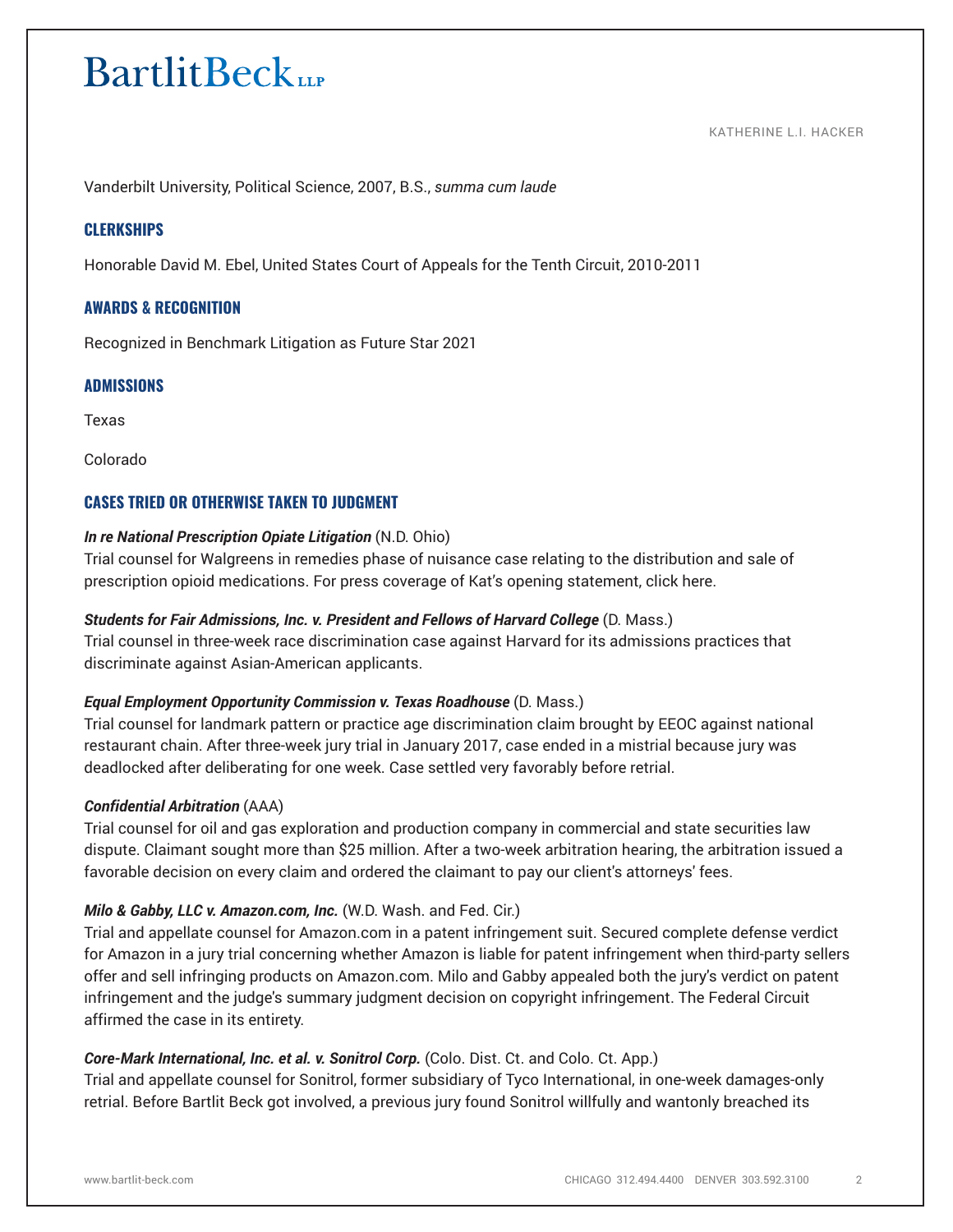KATHERINE L.I. HACKER

burglar-alarm monitoring contract with Core-Mark. Sonitrol's breach stemmed from its failure to detect three burglars in Core-Mark's warehouse, which allowed the burglars to loot the warehouse for three hours. Eventually, one of the burglars lit two fires that burned for five days and destroyed the entire warehouse. Core-Mark claimed damages for both the theft and arson, which totaled over \$23 million in damages and climbed to over \$50 million with pre-judgment interest. Despite the fact that the jury in the previous trial had given Core-Mark all the damages they asked for and despite the fact that the court precluded Sonitrol from calling a damages expert, the jury in the retrial awarded Core-Mark only \$2.75 million in theft-related damages, the damages number Sonitrol sponsored. The jury awarded no fire-related damages. The Colorado Court of Appeal affirmed the jury's verdict.

# **CURRENT REPRESENTATIONS**

# *Per- and Polyfluoroalkyl Substances (PFAS) Cases*

Lead national counsel for DuPont on claims that its 2015 spin-off of The Chemours Company was a fraudulent transfer. Handling those claims in the aqueous film-forming foam multidistrict litigation in the District of South Carolina as well as cases in California, Louisiana, New Hampshire, New Jersey, New York, Ohio, Tennessee, Texas, and Vermont. Click here to watch Kat argue a personal jurisdiction appeal in one of these cases in the New Hampshire Supreme Court.

# *Zentian, Ltd. v. Apple, Inc.; Zentian, Ltd. v. Amazon.com, Inc.* (W.D. Tex.)

Trial counsel for Zentian in patent infringement actions regarding hardware speech recognition systems and architecture developed in the early 2000s. These technologies facilitate on-device speech recognition functions, including the "always on" wake word/phrase, dictation of text messages and notes, and/or speech recognition for Alexa and/or Siri user requests.

*Elm 3DS Innovations, LLC v. Micron Technology, Inc., Samsung Electronics Co., Ltd., SK hynix Inc.* (D. Del.) Trial counsel for Elm 3DS in a patent infringement case about three-dimensional integrated circuits.

# **OTHER REPRESENTATIVE CASES**

# *Realtime Adaptive Streaming LLC v. Wowza Media Systems, LLC* (D. Colo.)

Co-lead counsel for Wowza in a patent infringement case about the use of the H.264 video compression standard. Plaintiff filed dozens of cases across the country and tried to get them consolidated into multidistrict litigation. We defeated that motion, and the case settled favorably shortly afterwards.

# *Device Enhancement LLC v. Amazon.com, Inc.* (D. Del.)

Lead trial counsel for Amazon in a patent infringement suit about Amazon's Silk web browser. Won motion to dismiss challenging the patent as invalid for claiming an abstract idea under Section 101 and *Alice Corp. v. CLS Bank International*.

# *SushiQuik, LLC v. Amazon.com, Inc.* (D. Colo.)

Lead trial counsel for Amazon in a trademark infringement case about sushi-rolling kits sold on Amazon.com. Secured voluntary dismissal before discovery even started.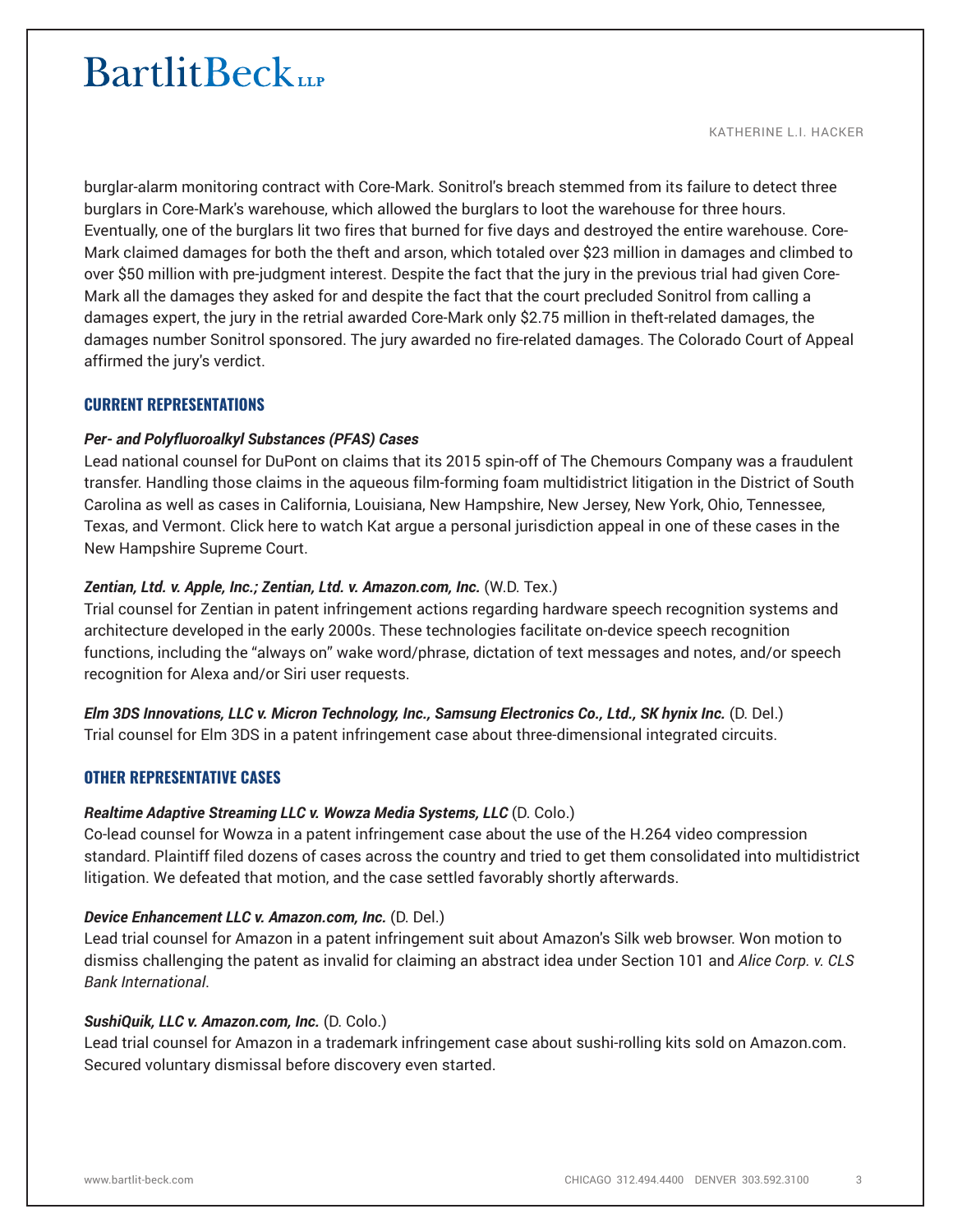#### *ContentGuard Holdings, Inc. v. Amazon.com, Inc. et al.* (E.D. Tex.)

Trial counsel for Amazon.com in a patent infringement suit about Amazon's use of digital rights management technology for eBooks sold through the Kindle app, movies sold through the Amazon Instant Video app, and music sold through the Amazon Music app. Case settled favorably shortly before trial.

#### *Washington v. Trinity Industries, Inc. & Trinity Highway Products, LLC* (M.D. N.C.)

Defended Trinity in action alleging personal injuries from Trinity's ET-Plus guardrail end terminal system. Case settled favorably shortly before trial.

#### *U.S. Airways v. Sabre Holdings Corp. et al.* (S.D.N.Y.)

Trial counsel for Sabre in antitrust action relating to the display of U.S. Airways' fares in Sabre's Global Distribution System.

# *Align Technology, Inc. v. 3Shape A/S and 3Shape Inc.* **(D. Del.)**

Trial counsel for plaintiff Align Technology (maker of the popular Invisalign system) in action alleging 3Shape's infringement of certain Align patents that claim technology for monitoring patient progress and converting three-dimensional digital models of teeth into physical models.

#### *Santa Clara County et al. v. NL Industries, Inc.* (Santa Clara Super. Ct.)

Trial counsel for NL Industries in a public nuisance action related to lead-based paint brought by a number of California municipalities.

# *ADT Holdings, Inc., ADT Security Services, Inc., and Automated Security Corp. v. National Union Fire Insurance Company of Pittsburgh, PA* (10th Cir.)

Appellate counsel for Tyco International Ltd.'s ADT subsidiaries in an insurance coverage action related to the warehouse fire trial, *Core-Mark International, Inc. et al. v. Sonitrol Corp.* Case was jointly dismissed as coverage issues did not need to be decided based on the favorable result in *Core-Mark*.

# *Good Shepherd Hospital v. CompleteRx, Ltd.* (Tex. App.)

Trial and appellate counsel at former firm for CompleteRx, Ltd., a pharmacy management company, in a breach of contract dispute with an ex-client hospital. Briefed, argued, and won writ of mandamus from a Texas state court of appeals requiring the trial court to allow CompleteRx to use the Texas offer of settlement statute.

# *Medivation, Inc. v. Regents of the University of California and Aragon Pharmaceuticals, Inc. (San Francisco Super.* Ct.)

Trial counsel at former firm for Aragon Pharmaceuticals, Inc. in a breach of contract case concerning the right to develop certain chemical compounds for the treatment of prostate cancer. Won summary judgment granting Aragon the exclusive right to develop a promising prostate cancer treatment valued at over \$200 million and rejecting all of the plaintiff's claims for damages. The case was upheld by the California Court of Appeal.